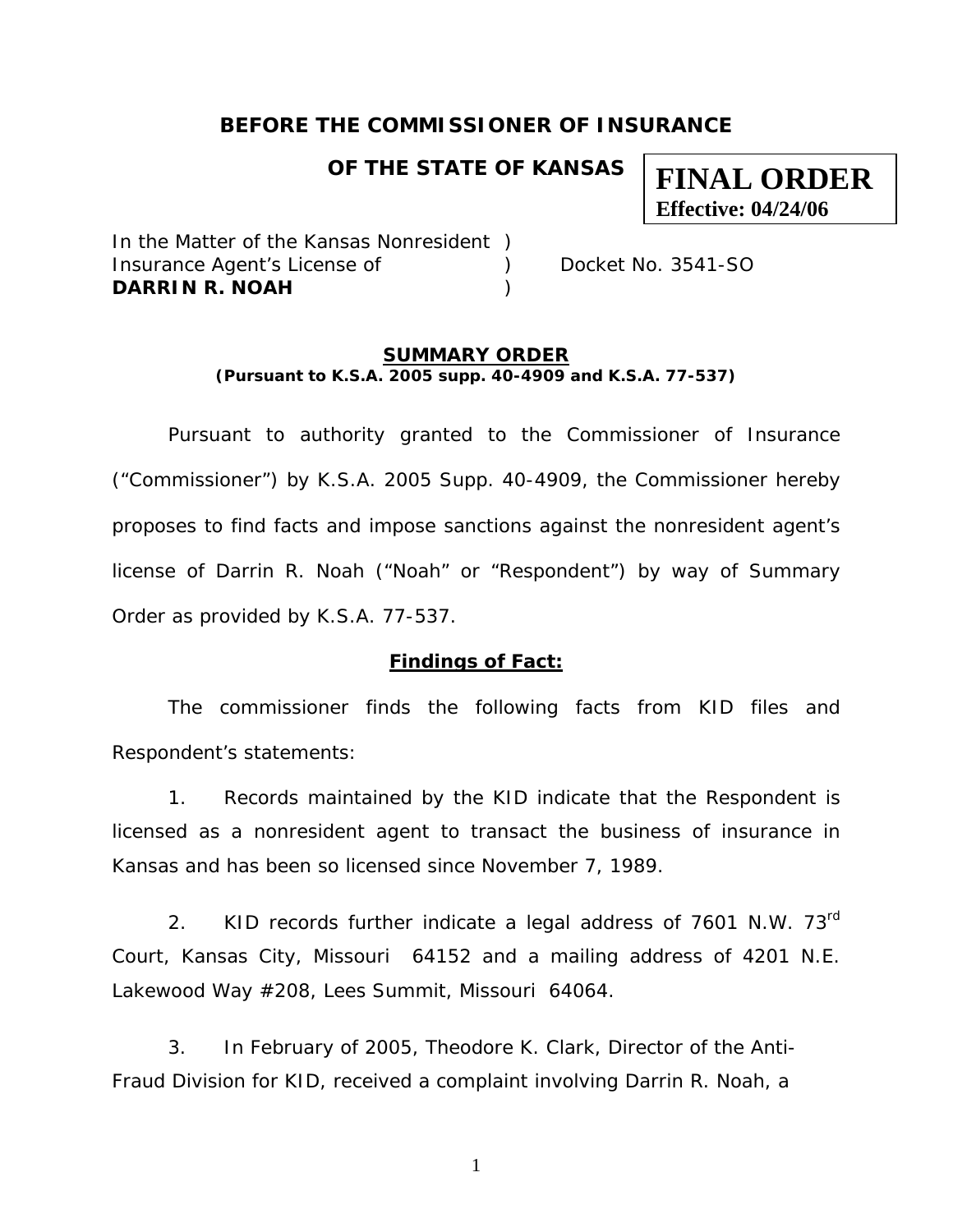licensed nonresident insurance agent. Mr. Clark then conducted an investigation into the complaint filed with the Kansas Insurance Department ("KID") regarding the failure of Darrin R. Noah to provide long-term care insurance and in-home care insurance after collecting premiums for coverage from Rudolph and Herman Nutsch.

 4. According to statements made by Herman Nutsch, DOB: 1/08/25, that on or about 05/15/02 he and his brother Rudolph Nutsch, DOB: 2/01/26**,** were initially solicited by DARRIN R. NOAH ("Noah") to purchase long-term care insurance. Later, Noah also sold them in-home care insurance, as well.

 5. At the time Noah solicited the sale of long-term care insurance on 05/15/02 and on subsequent sales and premium collection visits to the home of Herman and Rudolph Nutsch, Noah was a licensed insurance agent in the State of Kansas. The Nutsch brothers have lived at 657 20<sup>th</sup> Road in Haddam, Washington County, Kansas since birth. Rudolph Nutsch suffered from Parkinson's disease that had been diagnosed several years before.

 6. At the time Noah solicited the sale of long-term care insurance on or about 05/15/2002 and on subsequent sales and premium collection visits to the home of Herman and Rudolph Nutsch, Noah was affiliated with Consolidated Insurance Employee Benefits, Inc**.** ("Consolidated" or "CIEB") of Kansas City, Missouri. KID Records list Consolidated as a licensed insurance agency in Kansas with Noah as the only agent associated with that agency.

 7. At the time of the solicitation of and collection of premium from Herman and Rudolph Nutsch for long-term care insurance and in-home care insurance by Noah, AF&L Insurance Company ("AF&L") was an insurance company licensed to do business in Kansas.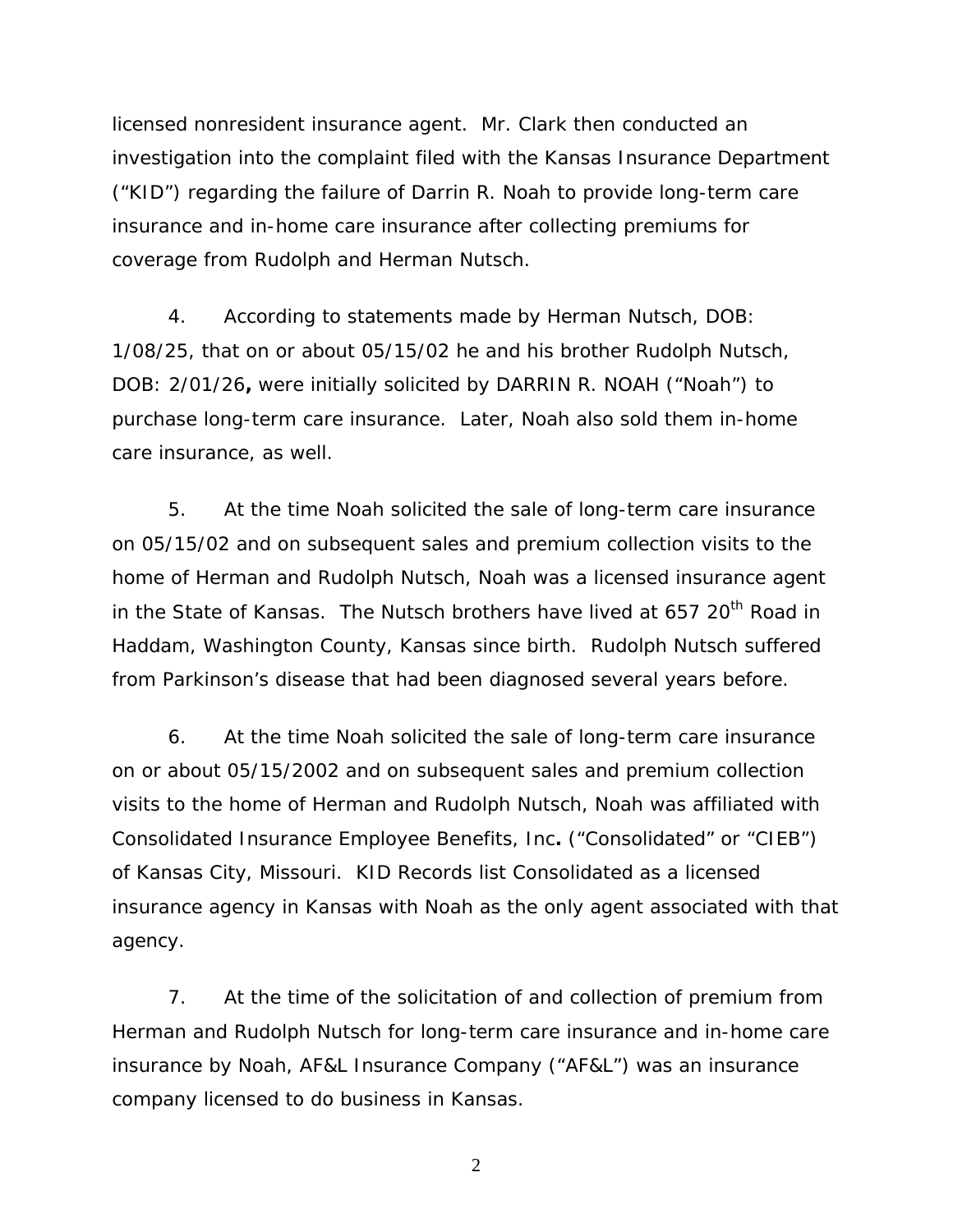8. On 5/15/02, Noah collected premium from Herman Nutsch in the form of a check (#1201) with the payee listed as "AF&L" in the amount of two thousand eight hundred and ninety dollars (\$2,890.00) for long-term insurance coverage. Noah left a receipt of premium and description of the coverage with Herman Nutsch.

 9. On 5/15/02, Noah collected premium from Rudolph Nutsch in the form of a check (#1083) with the payee listed as "AF&L" in the amount of two thousand six hundred and twenty-eight dollars (\$2,628.00) for longterm insurance coverage. Noah left a receipt of premium and description of the coverage with Rudolph Nutsch.

 10. Noah returned to the Nutsch residence on or about 11/14/03 and collected check #1265 from Herman Nutsch with the payee listed as "AF&L" for premium in the amount of three thousand six hundred and seventy-two dollars (\$3,672.00) for long-term care insurance.

 11. Noah returned to the Nutsch residence on or about 11/14/03 and collected check #1228 from Rudolph Nutsch with the payee listed as "AF&L" for premium in the amount of three thousand four hundred and thirty-seven dollars (\$3,437.00). for long-term care insurance.

 12. On or about 06/26/04, Noah returned to the Nutsch residence and collected check #1284 from Herman Nutsch with the payee listed as "AF&L" for premium in the amount of three thousand six hundred and seventy-two dollars (\$3,672.00) for long-term care insurance.

 13. On or about 06/26/04, Noah returned to the Nutsch residence and collected check #1257 from Rudolph Nutsch with the payee listed as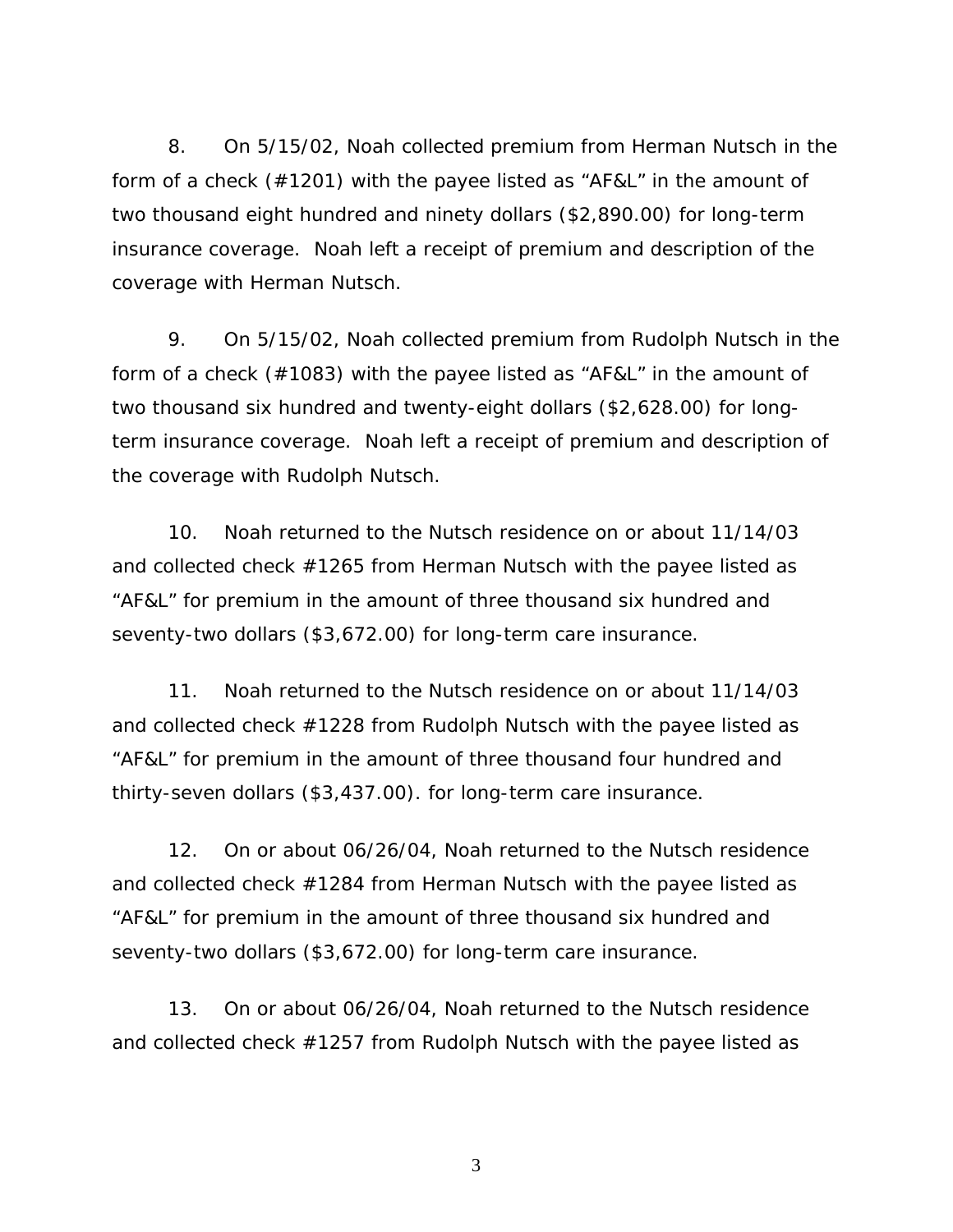"AF&L" for premium in the amount of three thousand four hundred and thirty-seven dollars (\$3,437.00) for long-term care insurance.

 14. On or about 09/02/03 Noah returned to the Nutsch home and collected check #1256 from Herman Nutsch with the payee listed as "Consolidated" for premium in the amount of one thousand nine hundred and ninety-nine dollars (\$1,999) for in-home care insurance.

 15. On or about 09/02/03 Noah returned to the Nutsch home and collected check #1221 from Rudolph Nutsch with the payee listed as "Consolidated" for premium in the amount of one thousand nine hundred and ninety-nine dollars (\$1,999) for in-home care insurance.

 16. On or about 09/09/04 Noah returned to the Nutsch home and collected check #1290 from Herman Nutsch with the payee listed as "Consolidated" for premium in the amount of two thousand nine hundred and ninety-five (\$2,995) for in-home care insurance.

 17. On or about 09/09/04 Noah returned to the Nutsch home and collected check #1263 from Rudolph Nutsch with the payee listed as 'Consolidated" for premium in the amount of two thousand nine hundred and ninety-five (\$2,995) for in-home care insurance.

 18. On or about 12/09/04 Noah returned to the Nutsch home and collected check #1300 from Herman Nutsch with the payee listed as "CIEB" for premium in the amount of nine thousand nine hundred and ninety-five (\$9,995) for in-home care insurance.

 19. On or about 12/09/04 Noah returned to the Nutsch home and collected check #1272 from Rudolph Nutsch with the payee listed as "CIEB"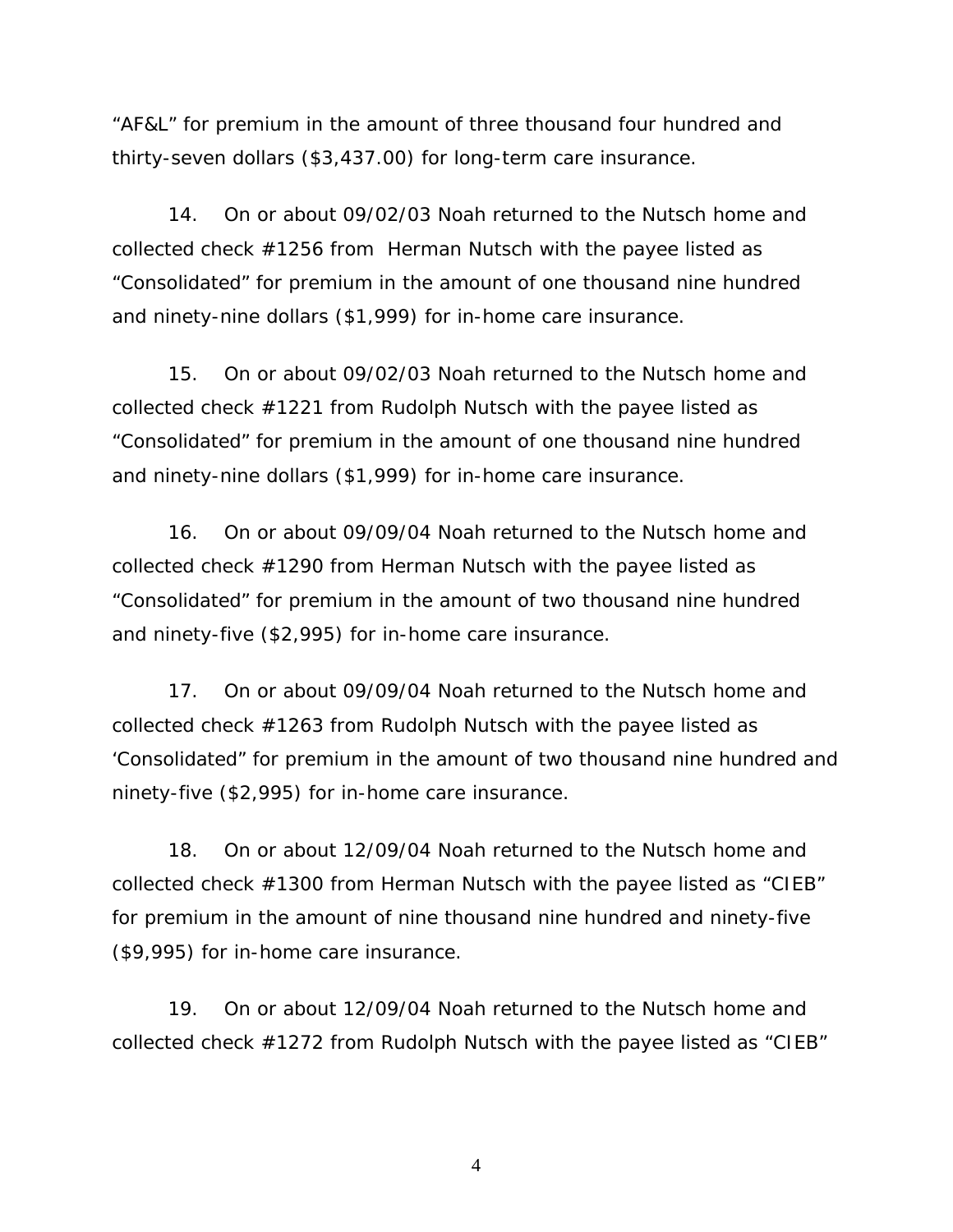for premium in the amount of nine thousand nine hundred and ninety-five (\$9,995) for in-home care insurance.

 20. On 04/27/05 Affiant interviewed Herman Nutsch at his home in Haddam, Kansas. Herman Nutsch advised that neither he nor Rudolph Nutsch have ever received any long-term care insurance policies from AF&L or Noah despite the fact that Noah had been collecting premiums for what the Nutsches believed to be long-term care insurance.

 21. Further, Herman Nutsch stated that neither he nor Rudolph Nutsch have ever received any in-home care policies from "Consolidated", "CIEB" or Noah despite the fact that Noah had been collecting premiums for what the Nutsches believed to be in-home care insurance.

 22. All of the checks collected by Noah were cashed and paid out of the Nutsch Brothers' individual checking accounts with First National Bank of Washington, Kansas.

 23. On 02/25/05 Affiant interviewed DARRIN R. NOAH regarding the Nutsch Brothers and the long-term care insurance and in-home care insurance that Noah was supposed to have procured for Herman and Rudolph Nutsch. Noah stated that he thought Rudolph and Herman Nutsch did have long-term care insurance coverage through AF&L.

 24. Noah further stated that he thought AF&L had refunded the Nutsches' money for in-home care insurance premiums because the policies that Noah requested were not approved for Kansas. Noah advised Affiant that he was unable to obtain in-home care insurance coverage through AF&L, so he contracted through Consolidated (Noah's company) to get the Nutsch Brother an emergency telephone with a panic button, claims processing assistance and discounted medical/prescription cards.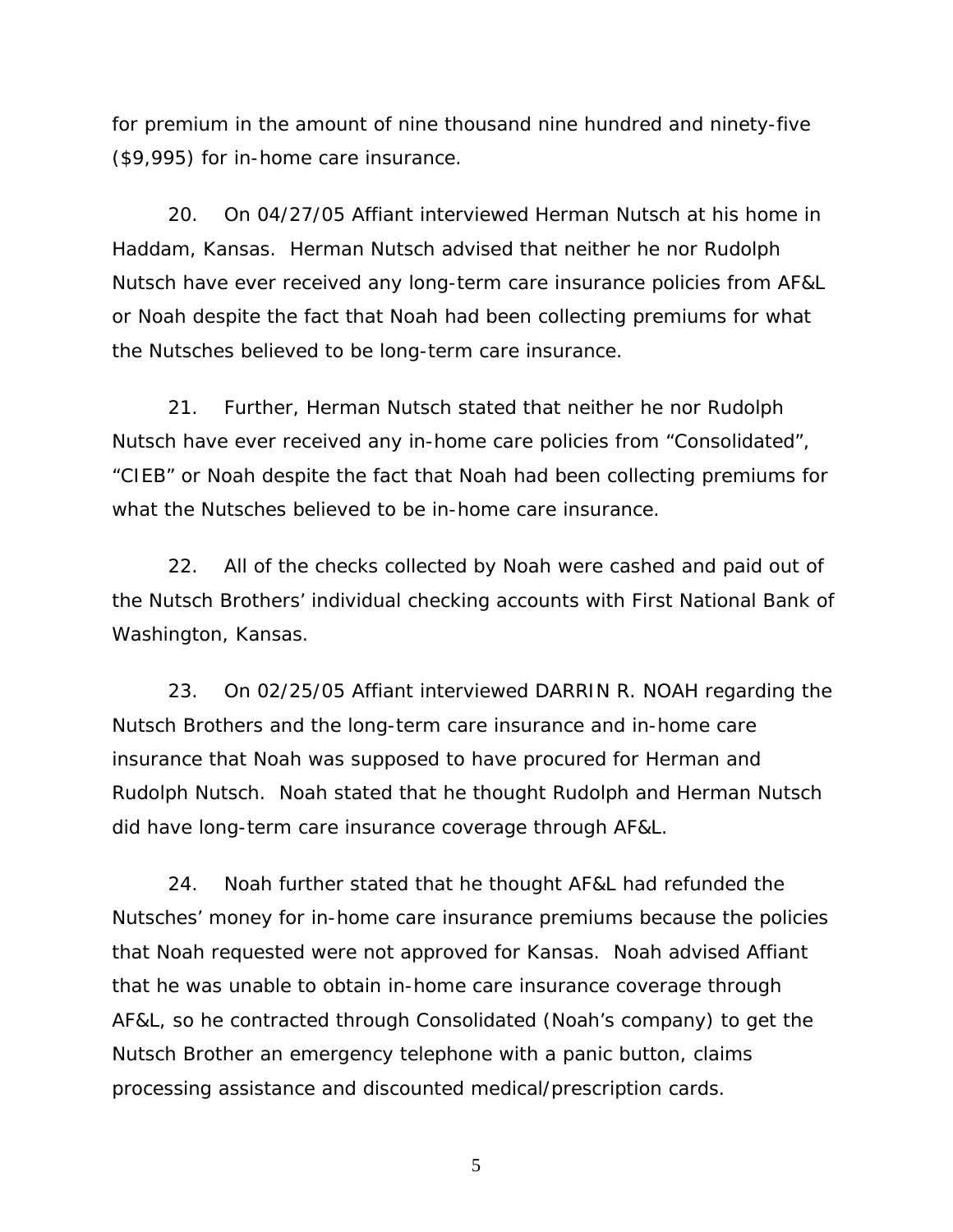25. On 05/09/2005 Affiant received a letter from AF&L's Customer Service manager, Rich Danese. The letter stated that AF&L has never received applications from Noah for long-term care or in-home care insurance for Rudolph or Herman Nutsch... The only transactions AF&L ever had with the Nutsch Brothers was for discounted medical/prescription cards. Those cards were initially issued in June of 2003 to the Nutsch Brothers for one year through Noah, but were nonrenewed.

 26. According to Rich Danese of AF&L (AF&L was the provider of the Health Allies Discount Card procured by Noah), the value of the health discount card was four hundred and twenty-nine dollars (\$429.00) each for Herman and Rudolph Nutsch for a total of eight hundred and fifty-eight dollars (\$858.00). According to Mr. Danese, Noah wrote a CIEB company check to AF&L for the cost of the cards. AF&L has never received any checks from either Herman or Rudolph Nutsch.

 27. On July 8, 2005 a criminal complaint was filed in Washington County District Court charging Noah with ten (10) counts of felony theft arising from KID's investigation into this matter.

 28. On February 2, 2006, Noah pleaded guilty to five (5) counts of felony theft. Sentencing is currently set for May 9, 2006 at 9:00 a.m.

#### **Applicable Law**

29. K.S.A. 2005 Supp. 40-4909(a) provides, in relevant part:

"The commissioner may deny, suspend, revoke or refuse renewal of any license issued under this act if the commissioner finds that the applicant or license holder has: (6) Been convicted of a misdemeanor or felony. . .." K.S.A. 2005 Supp. 40-4909(a).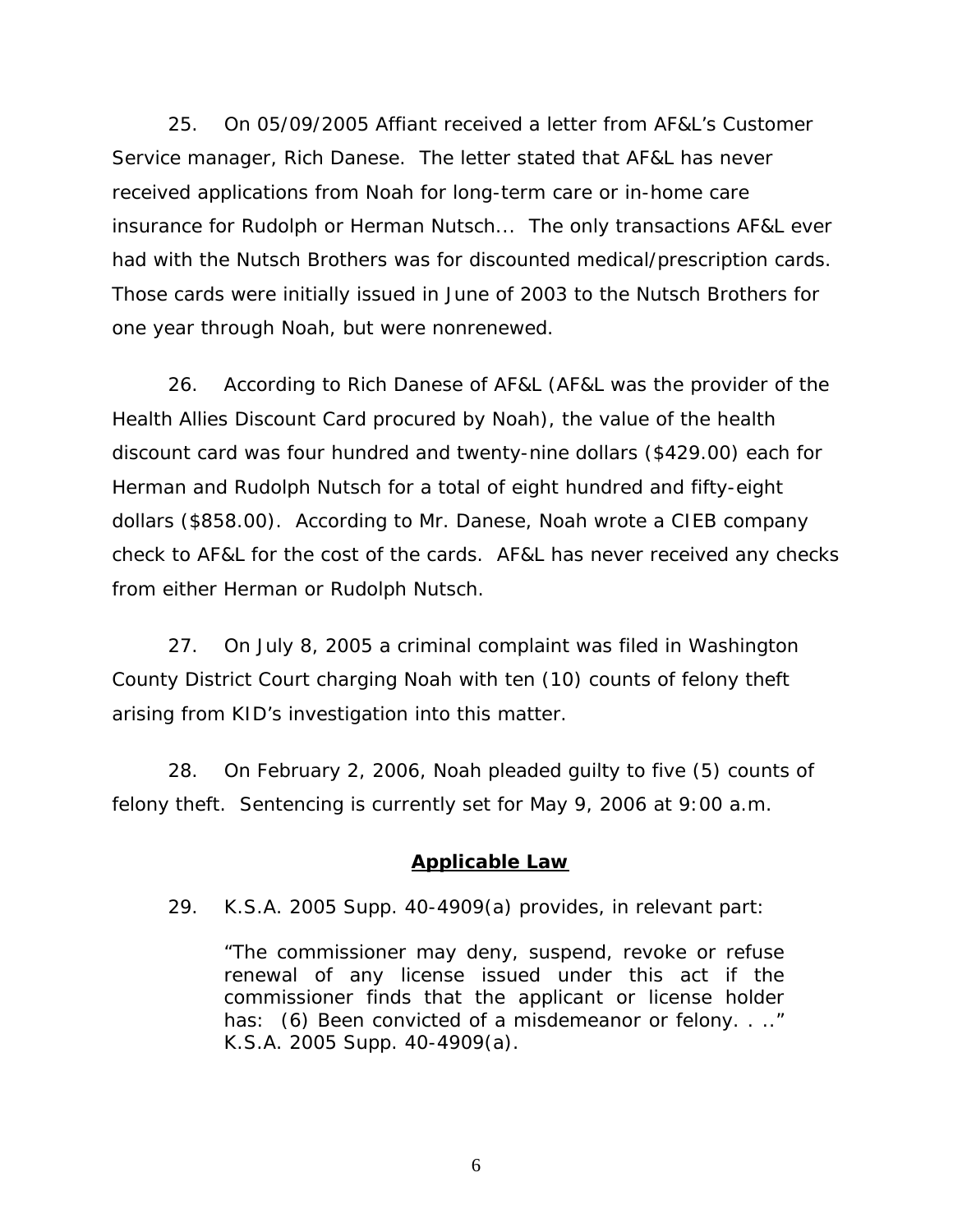30. K.S.A. 2005 Supp. 40-4909(a) provides, in relevant part:

"The commissioner may deny, suspend, revoke or refuse renewal of any license issued under this act if the commissioner finds that the applicant or license holder has: (8) Used any fraudulent, coercive, or dishonest practice, or demonstrated any incompetence, untrustworthiness, or financial irresponsibility in the conduct of business in this state or elsewhere. . .." K.S.A. 2005 Supp. 40-4909(a).

 31. The Commissioner may revoke any license issued under the Insurance Agents Licensing Act if the Commissioner finds that the interests of the insurer or the insurable interests of the public are not properly served under such license. K.S.A. 2005 Supp. 40-4909(b).

#### **Conclusions of Law**

 32. The Commissioner has jurisdiction over Respondent as well as the subject matter of this proceeding, and such proceeding is held in the public interest. The Commissioner finds, based on the facts contained in paragraphs 3 through 18, that Respondent has demonstrated incompetence, untrustworthiness, or financial irresponsibility in the conduct of business.

 33. The Commissioner finds, based on the facts contained in paragraph 28, that the Respondent has been convicted of five (5) felonies.

 34. The Commissioner concludes that sufficient grounds exist for the revocation of Respondent's insurance agent's license pursuant to K.S.A. 2005 Supp. 40-4909(a).

 35. As well, the Commissioner concludes that sufficient grounds exist for the revocation of Respondent's insurance agent's license pursuant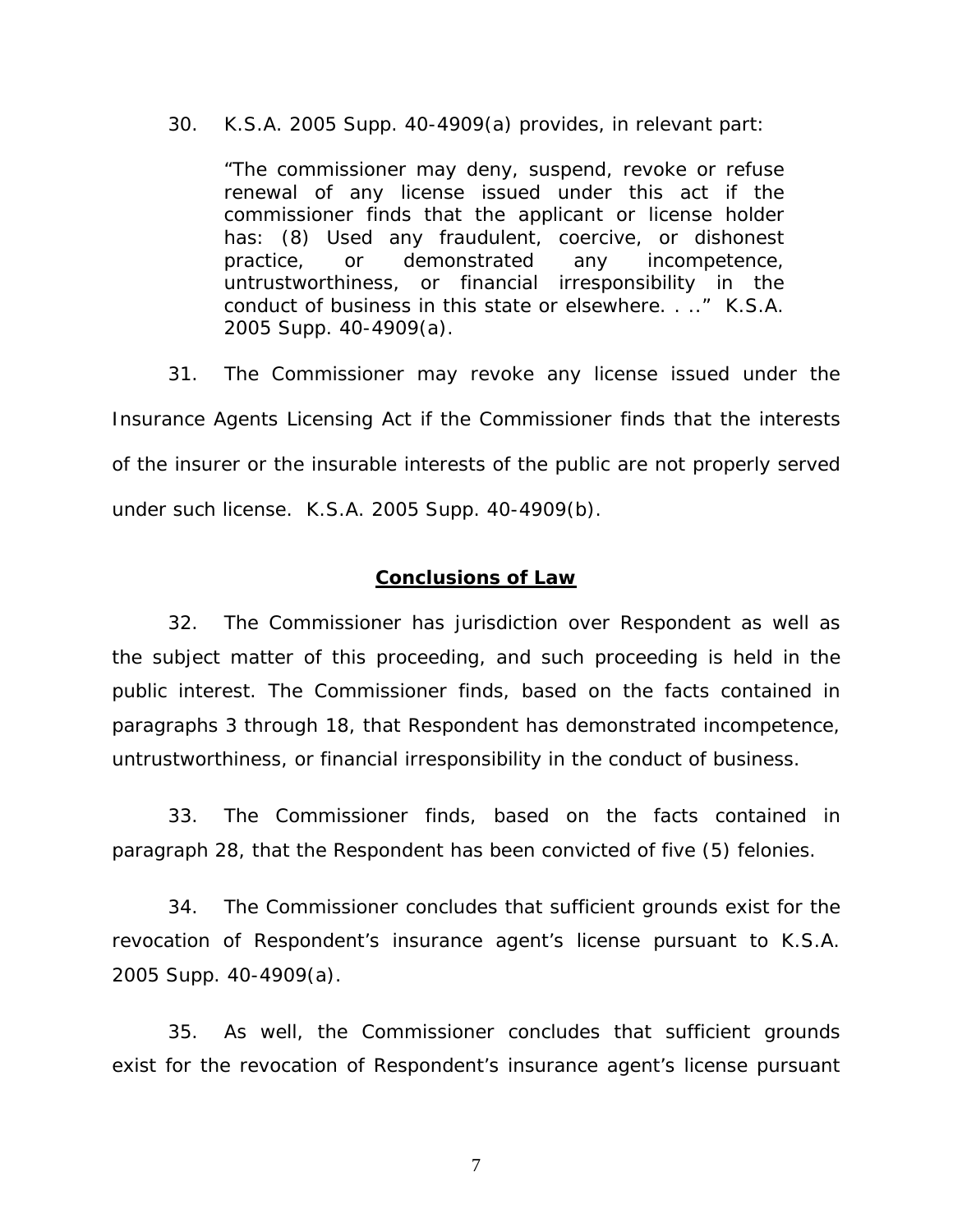to K.S.A. 2005 Supp. 40-4909(b) because such license is not properly serving the interests of the insurer and the insurable interests of the public.

 36. Based on the facts and circumstances set forth herein, it appears that the use of summary proceedings in this matter is appropriate, in accordance with the provisions set forth in K.S.A. 77-537(a), in that the use of summary proceedings does not violate any provision of the law and the protection of the public interest does not require the KID to give notice and opportunity to participate to persons other than Darrin R. Noah.

**IT IS THEREFORE ORDERED BY THE COMMISSIONER OF INSURANCE** 

**THAT the Kansas nonresident insurance agent's license of Darrin R. Noah is hereby REVOKED. It is further ordered,** that Darrin R. Noah shall **CEASE and DESIST** from the sale, solicitation, or negotiation of insurance and/or receiving compensation deriving from the sale, solicitation, or negotiation of insurance conducted after the effective date of this order.

# **IT IS SO ORDERED THIS \_4th\_ DAY OF April, 2006, IN THE CITY OF TOPEKA, COUNTY OF SHAWNEE, STATE OF KANSAS.**



 **\_/s/ Sandy Praeger\_\_\_\_\_\_\_\_\_ Sandy Praeger Commissioner of Insurance** 

 **\_/s/ John W. Campbell\_\_\_\_\_\_ John W. Campbell General Counsel**